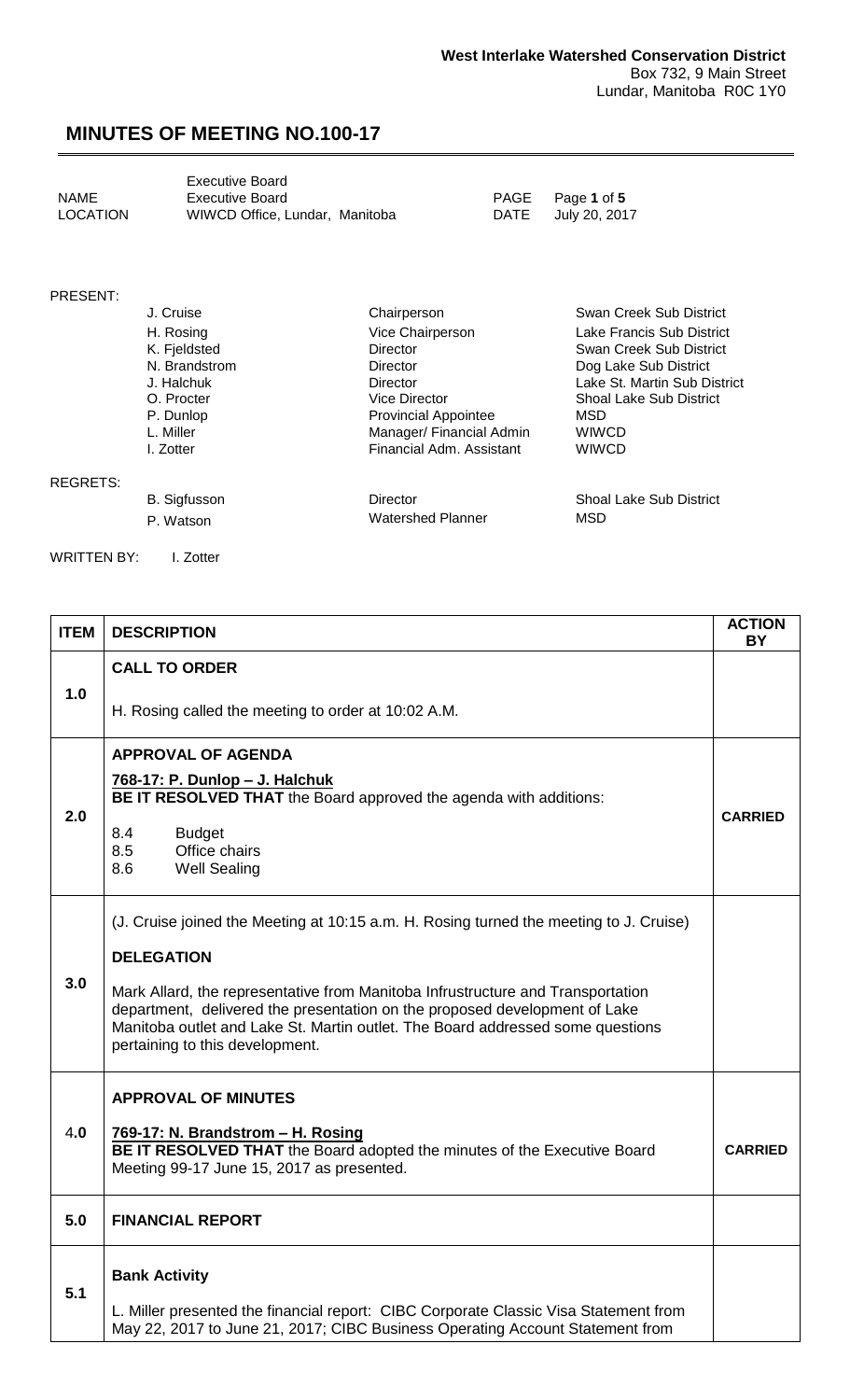<span id="page-1-0"></span>

| <b>NAME</b><br>LOCATION | <b>Executive Board</b><br>Page 2 of 5<br><b>Executive Board</b><br>PAGE<br>WIWCD Office, Lundar, Manitoba<br>DATE<br>July 20, 2017                                                                                                                                                                                                                                                                                                                                                                                                                                                                                                                                    |                |
|-------------------------|-----------------------------------------------------------------------------------------------------------------------------------------------------------------------------------------------------------------------------------------------------------------------------------------------------------------------------------------------------------------------------------------------------------------------------------------------------------------------------------------------------------------------------------------------------------------------------------------------------------------------------------------------------------------------|----------------|
|                         | June 1 to June 30, 2017; Account Reconciliation with Outstanding Transaction Details<br>Report June 1, 2017 - June 30, 2017; Bank Account Transactions Report from June<br>14, 2017 to July 19, 2017; Comparative Income Statement - YTD from April 1, 2016 to<br>July 19 2017; 2017-2018 Statement of Expenditures from April 1, 2017 to July 19,<br>2017.                                                                                                                                                                                                                                                                                                           |                |
|                         | 770-17: O. Procter - P. Dunlop<br>BE IT RESOLVED THAT the Board approved the expenses of \$36,906.79 (cheques #<br>3017 - 3061), L. Miller presented the financial report: CIBC Corporate Classic Visa<br>Statement from May 22, 2017 to June 21, 2017; CIBC Business Operating Account<br>Statement from June 1 to June 30, 2017; Account Reconciliation with Outstanding<br>Transaction Details Report June 1, 2017 - June 30, 2017; Bank Account Transactions<br>Report from June 14, 2017 to July 19, 2017; Comparative Income Statement - YTD<br>from April 1, 2016 to July 19 2017; 2017-2018 Statement of Expenditures from April 1,<br>2017 to July 19, 2017. | <b>CARRIED</b> |
|                         | <b>SUB DISTRICT RECOMMENDATIONS</b>                                                                                                                                                                                                                                                                                                                                                                                                                                                                                                                                                                                                                                   |                |
| 6.0                     | Sub District Meetings will take place in September of 2017. Staff to contact the<br>members, set up the dates and to invite partner-municipalities to bring their concerns<br>and suggestions to the Sub District Meetings.                                                                                                                                                                                                                                                                                                                                                                                                                                           |                |
| 7.0                     | <b>OLD BUSINESS</b>                                                                                                                                                                                                                                                                                                                                                                                                                                                                                                                                                                                                                                                   |                |
| 7.1                     | Integrated Watershed Management plan (IWMP)<br>The Project Management Team (PMT) meeting will be rescheduled. Date to be<br>determined.                                                                                                                                                                                                                                                                                                                                                                                                                                                                                                                               |                |
| 7.2                     | <b>Audit</b><br>L. Miller presented copies of Management Letter from Sensus, addressed to the Board<br>Members, summarizing the findings during the audit of the financial statements of the<br>WIWCD. The Board reviewed the Management Letter and had no concerns.                                                                                                                                                                                                                                                                                                                                                                                                  |                |
| 7.3                     | <b>Winter Watering System Applications</b><br>Approved projects are in the progress.                                                                                                                                                                                                                                                                                                                                                                                                                                                                                                                                                                                  |                |
| 7.4                     | <b>Copier</b><br>The representatives from Bridgeport and Ricoh Canada were contacted.<br>Ricoh Canada representative suggested to place a call for the assessment of the Ricoh<br>Aficio MP 2800 machine in October of 2017 to determine if the machine is in working<br>condition. Bridgeport representative will be contacted in October regarding shipping of<br>the Konica Minolta back to the warehouse and to discontinue the Lease.                                                                                                                                                                                                                            |                |
| 7.5                     | <b>Advertisement</b><br>The WIWCD was approached by the snowmobile Club to place advertisements on the<br>signs at the beginning of the snowmobile trails at Oak Point, Lundar and Eriksdale. L.<br>Miller to find out the details pertaining to this offer.                                                                                                                                                                                                                                                                                                                                                                                                          |                |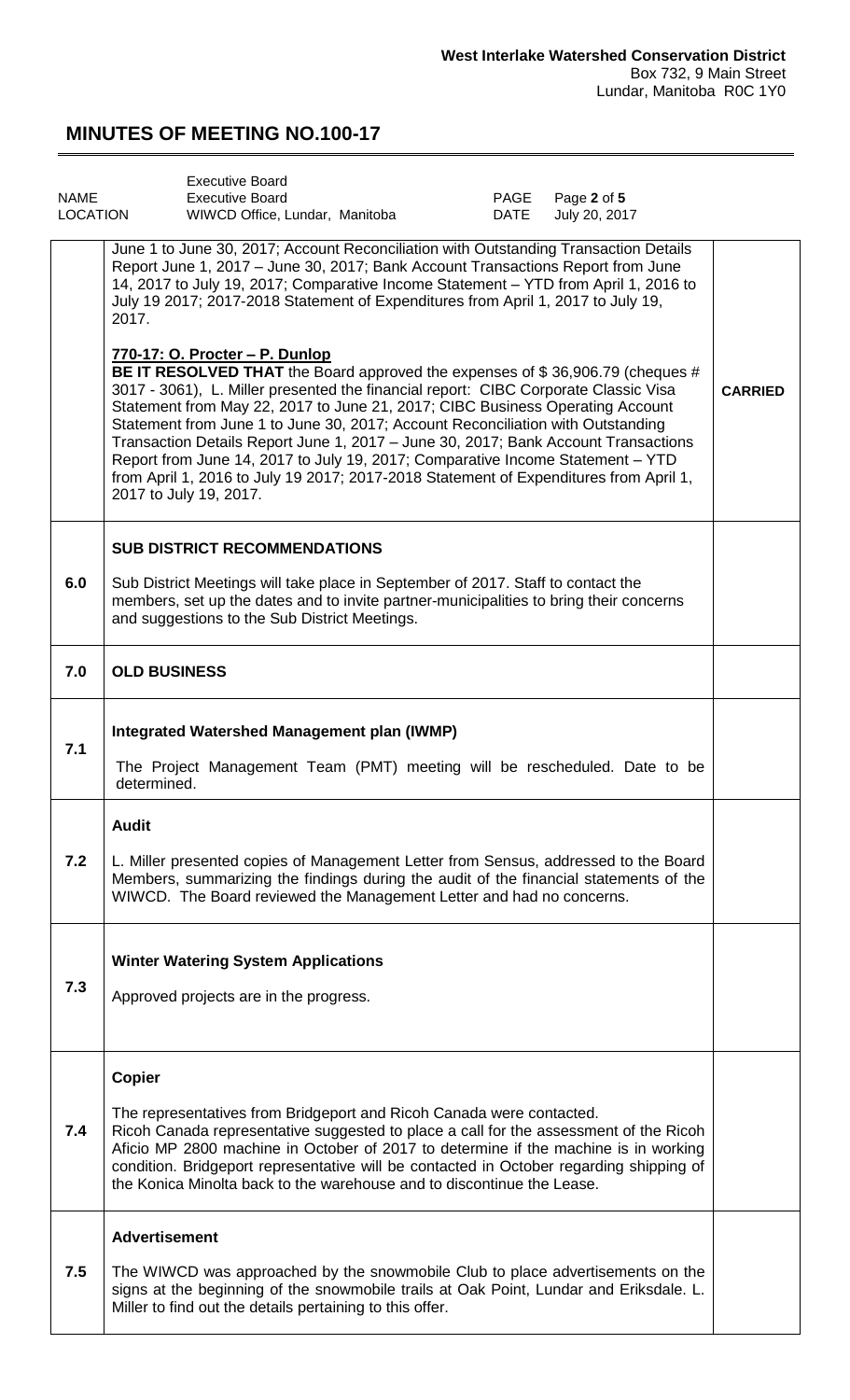<span id="page-2-0"></span>

|          | <b>Executive Board</b>         |      |                  |
|----------|--------------------------------|------|------------------|
| NAME     | Executive Board                |      | PAGE Page 3 of 5 |
| LOCATION | WIWCD Office, Lundar, Manitoba | DATE | July 20, 2017    |

| 7.6 | <b>Hatchery Drain</b><br>Tabled to the next Executive meeting                                                                                                                                                                                                                                                                                                                                                                                                                                                                                                                                               |                |
|-----|-------------------------------------------------------------------------------------------------------------------------------------------------------------------------------------------------------------------------------------------------------------------------------------------------------------------------------------------------------------------------------------------------------------------------------------------------------------------------------------------------------------------------------------------------------------------------------------------------------------|----------------|
| 7.7 | <b>MIT Presentation</b><br>L. Miller and P. Dunlop attended the Open House in Moosehorn on June 29, 2017<br>hosted by Manitoba Infrastructure and representatives from the consulting engineers of<br>Kontzamanis Graumann Smith MacMillan Inc. Two (2) construction plans of Lake<br>Manitoba and Lake ST. Martin outlet channels were presented to the public at this<br>meeting. M. Allard was invited to provide a presentation to the Executive Board of<br>Directors.                                                                                                                                 |                |
| 8.0 | <b>NEW BUSINESS</b>                                                                                                                                                                                                                                                                                                                                                                                                                                                                                                                                                                                         |                |
| 8.1 | <b>Winter Watering Applications</b><br>Two applications for the Off Site Winter Watering Systems were submitted. The project<br>sites have been inspected and found suitable. One applicant out of two submitted<br>applications received financial assistance from the WIWCD in the past. The Board<br>decided to postpone the approval of his application<br>771-17: N. Brandstrom - J. Halchuk<br><b>BE IT RESOLVED THAT the Board approved</b> W. Kehler Application for the Off Site<br>Winter Watering System Program on the condition that two existing wells on the project<br>site will be sealed. | <b>CARRIED</b> |
| 8.2 | <b>Riparian Management Application</b><br>One application for the Riparian Management Program submitted to the WIWCD. The<br>site was inspected by manager and a Board Member. Project site found to be suitable, if<br>the existing dugout fenced.<br>772-17: P. Dunlop - K. Fjeldsted<br>BE IT RESOLVED THAT the Board approved R. Osmond application for the Riparian<br>Management Program on the condition that existing dugout will be fenced.                                                                                                                                                        | <b>CARRIED</b> |
| 8.3 | <b>Spawning Shoals</b><br>Installed Spawning Shoals at Erin View Drain were examined by manager L. Miller,<br>Board Members, a representative from the RM of Woodlands and M. Lowdon. RM of<br>Woodlands will send a letter with further instructions.                                                                                                                                                                                                                                                                                                                                                      |                |
| 8.4 | <b>Budget</b><br>Final 2017-2018 Budget presented to the Board. The Board Members reviewed the<br>Budget.<br>773-17: N. Brandstrom - H. Rosing<br>BE IT RESOLVED THAT the Board approved 2017-2018 Final Budget.                                                                                                                                                                                                                                                                                                                                                                                            | <b>CARRIED</b> |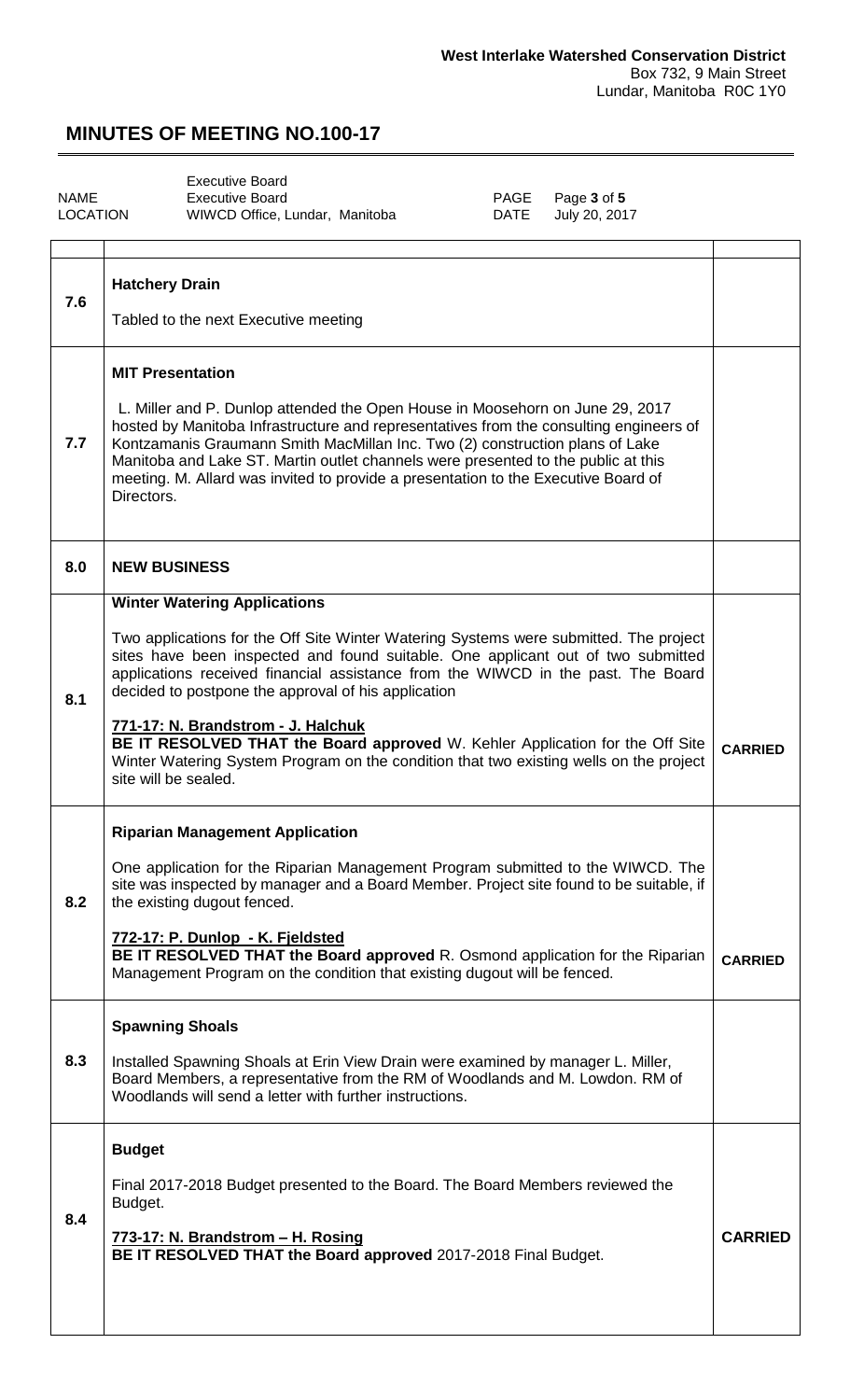<span id="page-3-0"></span>

|                 | <b>Executive Board</b>         |      |                  |
|-----------------|--------------------------------|------|------------------|
| NAME            | Executive Board                |      | PAGE Page 4 of 5 |
| <b>LOCATION</b> | WIWCD Office, Lundar, Manitoba | DATE | July 20, 2017    |

| 8.5          | <b>Office Chairs</b><br>The WIWCD approached by the member of local library to donate ten (10) office chairs<br>to the library that aren't in use. The Board discussed the request. The WIWCD would<br>like to receive a donation receipt for donated chairs.<br>774-17: P. Dunlop - O. Procter<br>BE IT RESOLVED THAT the Board approved to donate ten (10) office chairs to the P.<br>Johnson Library.                                                                                                                                                                                                                                                                                                                                                                                                                                                                                                                                                                                                                                                                                                                                                                                     |  |  |  |
|--------------|----------------------------------------------------------------------------------------------------------------------------------------------------------------------------------------------------------------------------------------------------------------------------------------------------------------------------------------------------------------------------------------------------------------------------------------------------------------------------------------------------------------------------------------------------------------------------------------------------------------------------------------------------------------------------------------------------------------------------------------------------------------------------------------------------------------------------------------------------------------------------------------------------------------------------------------------------------------------------------------------------------------------------------------------------------------------------------------------------------------------------------------------------------------------------------------------|--|--|--|
| 8.6          | <b>Well Sealing</b><br>Two applications for the Well Sealing Program submitted to the WIWCD. One of the<br>wells is a flowing well and the cost of sealing is quoted at \$2000.00<br>L. Miller to contact the owner of these wells to collect more information.                                                                                                                                                                                                                                                                                                                                                                                                                                                                                                                                                                                                                                                                                                                                                                                                                                                                                                                              |  |  |  |
| 9.0          | <b>REPORTS</b>                                                                                                                                                                                                                                                                                                                                                                                                                                                                                                                                                                                                                                                                                                                                                                                                                                                                                                                                                                                                                                                                                                                                                                               |  |  |  |
| 9.1          | Chairperson<br>N/A                                                                                                                                                                                                                                                                                                                                                                                                                                                                                                                                                                                                                                                                                                                                                                                                                                                                                                                                                                                                                                                                                                                                                                           |  |  |  |
| 9.2          | <b>MCDA Rep Report</b><br>H. Rosing presented brief verbal update. MCDA Board Meeting Minutes are on file.                                                                                                                                                                                                                                                                                                                                                                                                                                                                                                                                                                                                                                                                                                                                                                                                                                                                                                                                                                                                                                                                                   |  |  |  |
| 9.3          | <b>Manager Report</b><br>Manager updated the Board on the current activities of the West Interlake Watershed                                                                                                                                                                                                                                                                                                                                                                                                                                                                                                                                                                                                                                                                                                                                                                                                                                                                                                                                                                                                                                                                                 |  |  |  |
|              | Conservation District and requested 2 weeks of holiday in August.                                                                                                                                                                                                                                                                                                                                                                                                                                                                                                                                                                                                                                                                                                                                                                                                                                                                                                                                                                                                                                                                                                                            |  |  |  |
| 9.4          | <b>Watershed Planner</b><br>N/A                                                                                                                                                                                                                                                                                                                                                                                                                                                                                                                                                                                                                                                                                                                                                                                                                                                                                                                                                                                                                                                                                                                                                              |  |  |  |
| 10.0         | <b>IN CAMERA DISCUSSION</b>                                                                                                                                                                                                                                                                                                                                                                                                                                                                                                                                                                                                                                                                                                                                                                                                                                                                                                                                                                                                                                                                                                                                                                  |  |  |  |
| 11.0<br>12.0 | <b>CORRESPONDENCE</b><br>The following information presented to the Board:<br>> Workers Compensation Board (WCB) Insider flyer;<br>$\triangleright$ Notice from Canada Post Corporation regarding keys for the Postal Box;<br>$\triangleright$ The email from S. Robins regarding upcoming Zebra Mussels Forum on August 3, 2017<br>at the Community Hall in Sandy Lake, MB;<br>The letter from the RM of Grahamdale and resolution #288 pertaining their appointees;<br>➤<br>Newsletter of the Invasive Species Council of Manitoba;<br>➤<br>The Subdivision Application #4178-17-7644 (the Board provided no comments);<br>➤<br>The email from C. Reynolds pertaining Managers Info for MCDA;<br>➤<br>> Quote from the Lundar Garage & Auto Parts Ltd to replace the Tire Pressure Monitoring<br>System Sensor;<br>$\triangleright$ The Letter from the Fisheries and Oceans Canada notifying the project "Recreational Fish"<br>Spawning Rehabilitation Project Lake Francis Watershed has been approved;<br>The letter from Dr. Paul M. Cooley, the President of the NextGen Environmental<br>➤<br>Research Inc., introducing new environmental services company, based out of Winnipeg. |  |  |  |